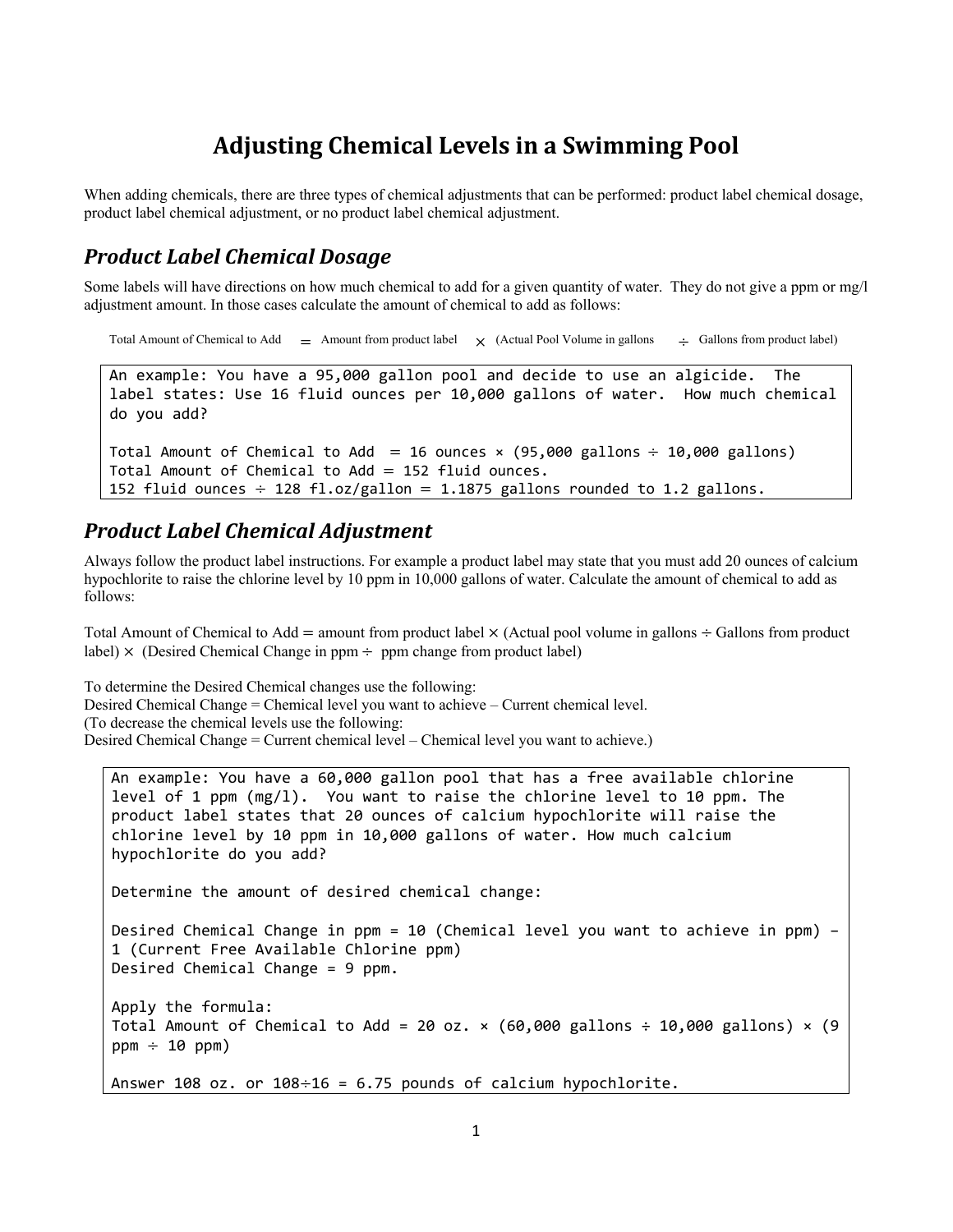### *No product label Chemical Adjustment*

If the chemical was purchased in bulk, there may not be label with dosing instructions. Two methods can be used to calculate the amount of chemical to add to 10,000 gallons of water to create a 1 ppm change.

1. Commonly accepted chemical parameters can be used from the *Water Chemistry Adjustment Guide* at the end of this document. The product label chemical adjustment formula can then be applied.

```
An example:
Given: Free Available Chlorine = 1 ppm (mg/1)Product is Sodium Hypochlorite and label shows 12% available chlorine.
How much sodium hypochlorite must be added to a pool containing 40,000 gallons
of water to raise the chlorine level to 3.0 ppm (mg/l)?
Obtain the dosage to treat 10,000 gallons with a desired change of 1 ppm from
the Water Chemistry Adjustment Table for Sodium Hypochlorite (12%).
Dosage = 10.7 \text{ fl.oz}. to bring about 1 ppm change in 10,000 gallons.
Apply the Product Label Chemical adjustment formula:
Desired Chemical Change in ppm = 3 (Chemical level you want to achieve in ppm) – 1
(Current Free Available Chlorine ppm)
Desired Chemical Change = 2 ppm.  
Apply the formula:
Total Amount of Chemical to Add = 10.7 oz. \times (40,000 gallons ÷ 10,000 gallons) \times(2 ppm \div 1 ppm)Answer 85.6 fl. oz. or 86 \div 128 = 0.67 gallons of calcium hypochlorite.
```
2. Without using the Water Chemistry Adjustment Guide Table, the number of ounces of compound per 10,000 gallons of water that is necessary to raise levels by 1.0 ppm can be calculated using the following:

1.0 ppm equals about .083 lbs of chemical per 10,000 gallons of water\* or 1.3 oz per 10,000 gallons\*\*.

Obtain the percent of available disinfectant in the compound to be used by reading the label. Change the percent to decimal by moving the decimal two places to left then divide 1.3 for liquids or .083 for solids by the decimal of the percent of available disinfectant from the label. The product label adjustment formula can then be applied.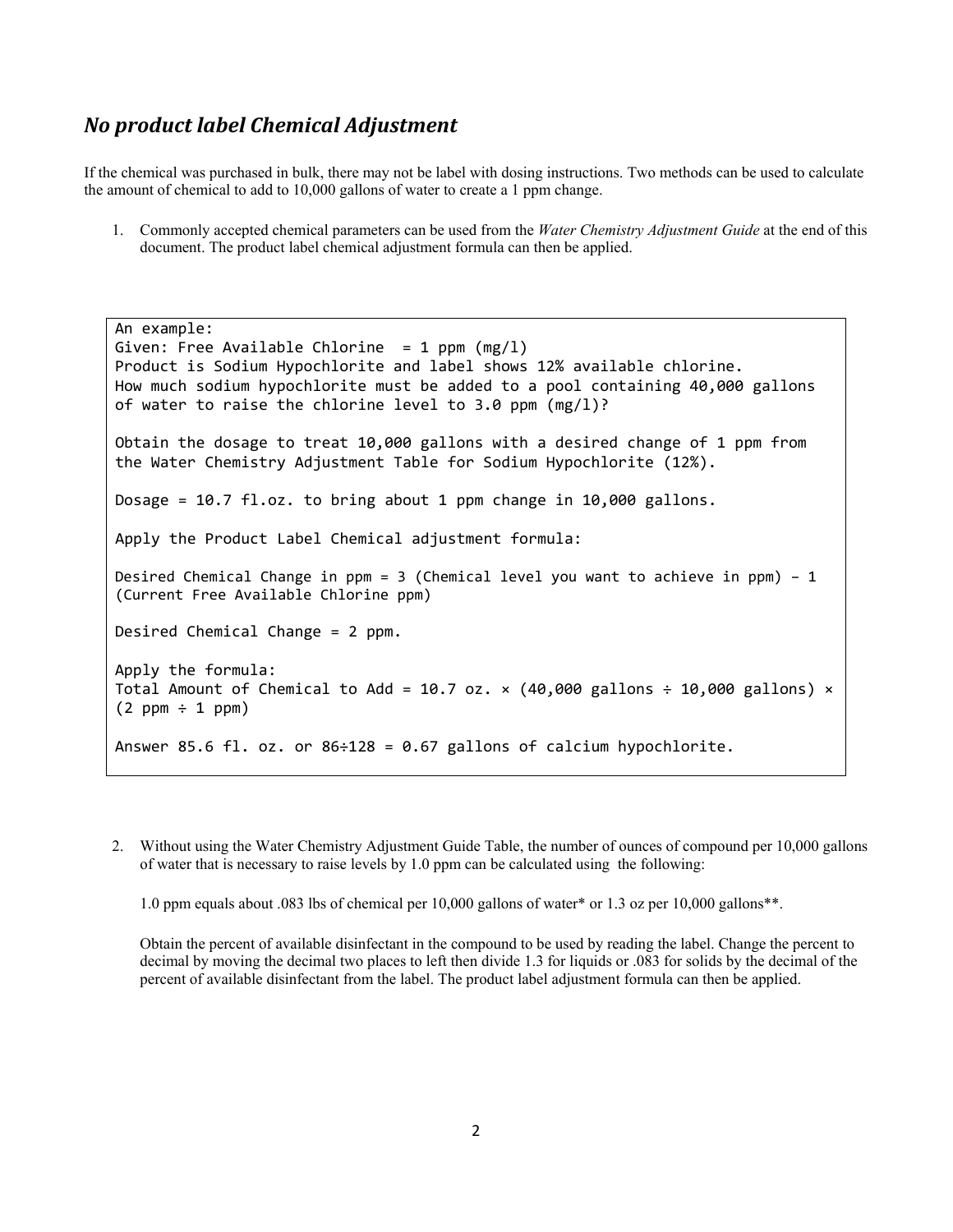```
An example:
Given: Free Available Chlorine = 1 ppm (mg/1)Product is Sodium Hypochlorite and label shows 12% available chlorine.
How much sodium hypochlorite must be added to a pool containing 40,000 gallons of
water to raise the chlorine level to 3.0 ppm (mg/1)?
Obtain the percent of available disinfectant in the compound = 12\%.
Change the percent to decimal by moving the decimal two places to left = .12Divide 1.3 by the decimal of the percent of available disinfectant. 1.3 \div .12 =10.8 oz of sodium hypochlorite to produce 1 ppm of free chlorine for 10,000
Gallons.
Apply the desired chemical change formula:
Desired Chemical Change in ppm = 3 (Chemical level you want to achieve in ppm) –
1 (Current Free Available Chlorine ppm)
Desired Chemical Change = 2 ppm.  
Apply the product label adjustment formula:
Total Amount of Chemical to Add = 10.8 oz. \times (40,000 gallons \div 10,000 gallons) \times(2 ppm \div 1 ppm)Answer 86.4 fl. oz. or 86 \div 128 = 0.67 gallons of Sodium Hypochlorite.
```
\*.083 Pounds of Chemical = 1 ppm  $\times$  (10,000 gallons treated  $\div$  120,000). 120,000 is always used in the ppm formula when the chemicals used are weighed in pounds and the water measured in gallons since 120,000 gallons weighs 1 million pounds. \*\*1.3 ounces of chemical = 1 ppm  $\times$  (10,000 gallons treated ÷ 7,500). (7,500 = 120,000÷16). [There are 16 fluid ounces in 1 pound].

### **Increasing and Decreasing Chlorine Levels**

*When it is necessary to increase the level of chlorine in a swimming pool or spa, the following procedure should be used:*

- 1. Determine the free available chlorine (FAC) in the pool water in ppm (mg/l). Using the DPD test kit, following the test kit directions.
- 2. Determine the amount in ppm (mg/l) you want to increase the chlorine.
- 3. Determine the ppm (mg/l) change using the following to increase: Desired ppm - current ppm  $(FAC) = ppm (mg/l)$  change. Example: Desired ppm  $(20.0)$  - Current ppm or FAC  $(1.0)$  = 19 ppm (mg/l) change.
- 4. Identify the chlorine compound to be used to increase the chlorine level. Use product label chemical dosage, product label chemical adjustment, or no product label chemical adjustment formulas to determine the amount of product to use to produce 1 ppm (mg/l) free chlorine per 10,000 gallons of pool water.
- 5. Make sure the pH is within the acceptable range of 7.2-7.8. These chlorine compounds will significantly change the pH and affect the effectiveness of the chlorine.
- 6. Determine the volume of water the pool holds.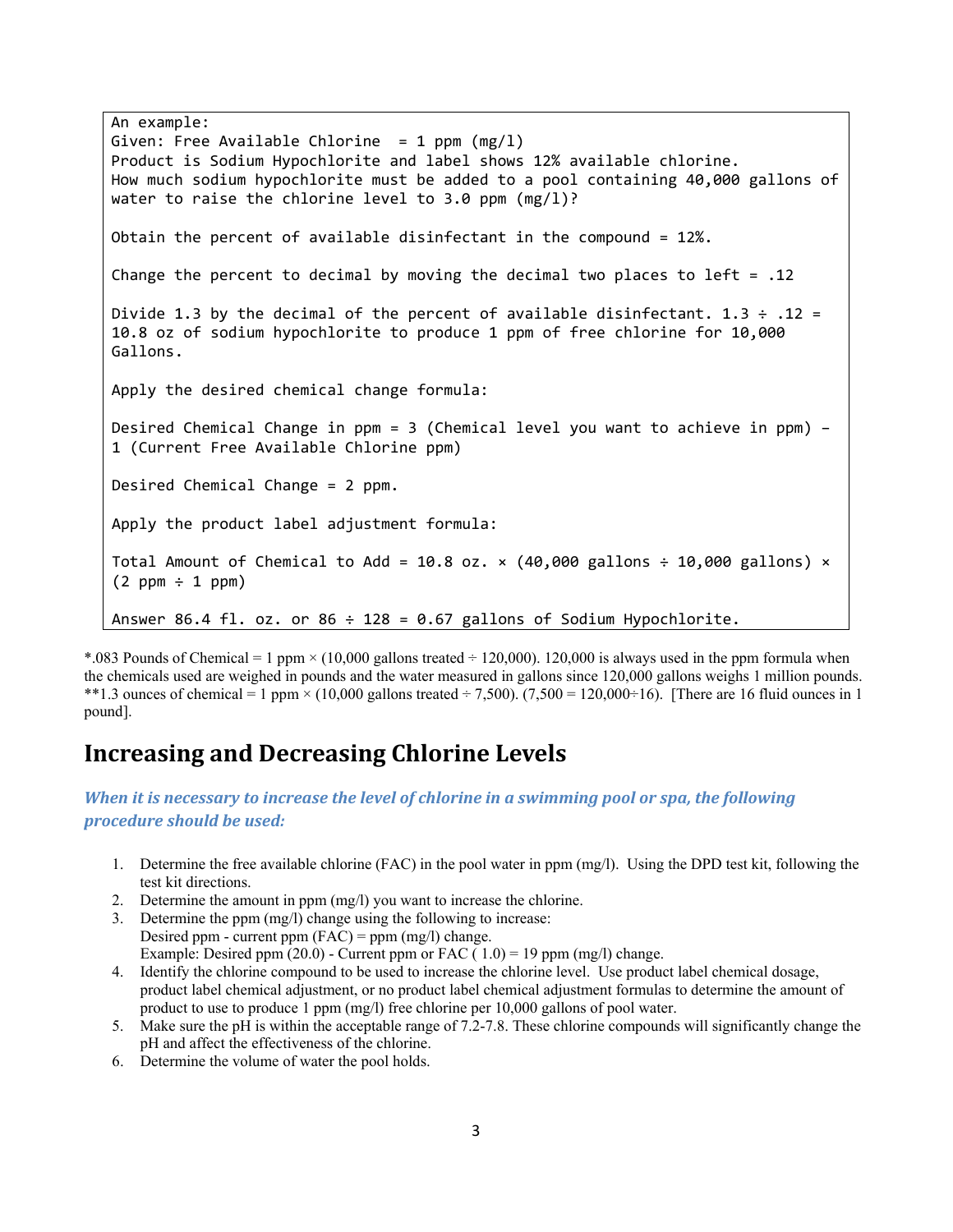An example: The free available chlorine (FAC) is 1.0. There has been a fecal accident and the operator must raise the chlorine level to 20 ppm and keep the pool closed for 12.75 hours to satisfy the "15,300 rule". The operator will use Calcium Hypochlorite (67%). The volume of the pool is 200,000 gallons. From the *Water Chemistry Adjustment Guide* (at the end of this document), it will take 2 oz. to raise the chlorine level 1 ppm. 20 ppm (chlorine level to be reached) ‐ 1.0 ppm (free available chlorine present in the  $pool$ ) = 19 ppm ( $ppm$  change)  $(2 oz) \times (19) \times (200,000 \div 10,000) = 760 oz.$  or 47.5 pounds of Calcium Hypochlorite (67%) must be added to the pool.

*When it is necessary to decrease the level of chlorine in a swimming pool or spa, the following procedure should be used:*

- 1. Determine the ppm (mg/l) change (decrease): Current ppm - Desired ppm  $(mg/l)$  = ppm  $(mg/l)$  change. Example: Current ppm  $(20)$  - Desired ppm  $(1.0)$  = ppm change  $(19)$
- 2. Identify the chlorine reducing compound to be used to neutralize the chlorine level. Use product label chemical dosage, product label chemical adjustment, or no product label chemical adjustment formulas to determine the amount of product to use to produce a drop of 1 ppm free chlorine per 10,000 gallons of pool water.

```
An example: After a fecal accident the operator has raised the chlorine level to
20 ppm and has kept the pool closed for 12.75 hours.  The volume of the pool is
200,000 gallons.  Sodium Thiosulfate will be used to neutralize the chlorine level
to 1.0 ppm.  From the Water Chemistry Adjustment Guide (at the end of this
document), it will take 2.6 oz. to neutralize the chlorine 1 ppm.
Current ppm (20) - Desired ppm (1.0) = 19 ppm change
```
 $(2.6 \text{ oz}) \times (19) \times (200,000 \div 10,000) = 988 \text{ oz. or } 23.75 \text{ pounds Sodium}$ Thiosulfate

# **Adjusting Total Alkalinity (TA) Levels**

When adjusting the Total Alkalinity make slight adjustments when the TA gets a little high or low rather than wait for the TA to get way off and try to adjust it all back at once. If the TA is way off, make an adjustment and then retest after 24 hours and adjusting again. When the total alkalinity of the water is low, a small amount of acid or soda ash will cause a large variation in pH, and control of pH will be difficult.

It is important to use the Acid or Base Demand Procedure to help determine how much chemical you need to add to the pool water to achieve the desired results.

### *Low Total Alkalinity*

To raise the TA level (and not the pH too), you add Sodium Bicarbonate (Baking Soda). Sodium Bicarbonate will also raise the pH of the pool water slightly. If you need to raise both the pH and TA, then use Sodium Carbonate (Soda Ash) until the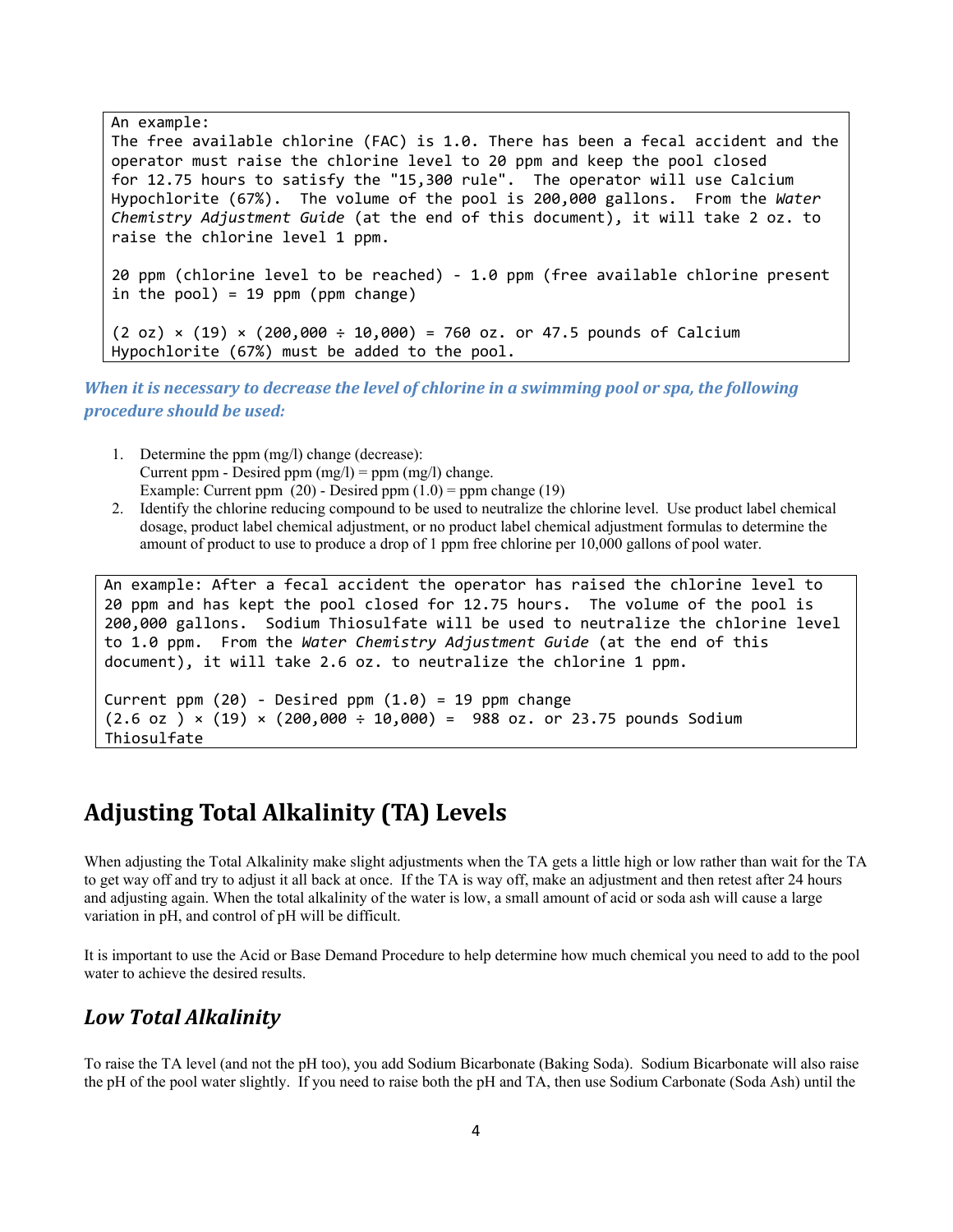pH comes to the proper level, then use Sodium Bicarbonate to make further adjustments to the TA if needed. NOTE: Sodium Carbonate (Soda Ash) is NOT the same as Sodium Bicarbonate (Baking Soda).

Check the chart to see how much Sodium Bicarbonate is needed to raise the TA level as desired. Do not attempt to raise it more than about 50 ppm at one time. If the TA is at or below 50 ppm, be sure to test for metals in solution before adding Soda Ash or Baking Soda to the pool.

## *High Total Alkalinity*

To lower the TA level, add Acid, either muriatic acid or sodium bisulfate. Check the chart to see how much acid is required to drop the TA to the proper level. Do not add more than one quart of acid per 10,000 gallons at one time. If more acid than this is needed, then make one adjustment, and then retest 12 hours later before making another adjustment. This will help to keep you from over-treating the pool.

To avoid damage to pool walls, dilute acid by adding one quart of muriatic acid (or one pound of sodium bisulfate ) slowly to a gallon of water (remember AAA, always add acid to water). It is important that if you want to lower the TA without significantly lowering the pH, you need to pour the acid in the pool directly in one pint shots in the deep end. Standing in one place and pouring the acid in a column will produce an area of low-pH water. This will convert some of the carbonate alkalinity (CO3) into carbon dioxide (CO2), which will "gas off" from the water. By creating pockets of extremely low pH temporarily, you will burn off the alkaline materials in those areas, thus bringing down the Total Alkalinity reading of the pool. Brush the pool afterwards to insure that the acid does not drop down to the bottom and etch the surface since acid is heavier than water.

### *Chemical Adjustment Guidelines*

When it is necessary to adjust the level of chemicals in a swimming pool or spa, keep the following precautions in mind:

- Carefully read and follow the instructions on chemical labels.
- Avoid inhaling the fumes or dust of any chemical.
- When working around chemicals follow the protective measures detailed in the Material Safety Data Sheets (MSDS) for each specific chemical. Eye protection, gloves and boots may be required as a minimum. For frequent or extended chemical handling activities a face shield and liquid impervious apron or coveralls may be needed. If chemical dust or mist may be present use a National Institute for Occupational Health and Safety (NIOSH) approved air purifying respirator.
- Always use a clean scoop or dipper. **Never** use the same scoop for different chemicals.
- Avoid spilling chemicals on your body.
- Never mix any chemicals together.
- Add acids to water, NEVER water to acid. Remember AAA (Always Add Acid).
- Dissolve powders or crystals in water before adding to the pool.
- Add chemicals dissolved in water to the pool when the pool is not in use.
- Add large amounts gradually in thirds over a 2-hour period.
- Do not add chemicals to vacuum filter tanks, skimmers or gutters.
- Chlorine compounds will significantly change the pH and affect the effectiveness of the chlorine. So make sure the pH is within the acceptable range of 7.2-7.8.
- Add chemicals in sequence to adjust for: (1) Free Available Chlorine, (2) total alkalinity, (3) pH, (4) cyanuric acid outdoor pools, and (5) total hardness.
- Adjust only when swimmers are out of the pool, either direct or through a chemical feeder.
- Use separate designated containers to cleanup spilled chemicals to avoid inadvertently mixing of spilled substances.